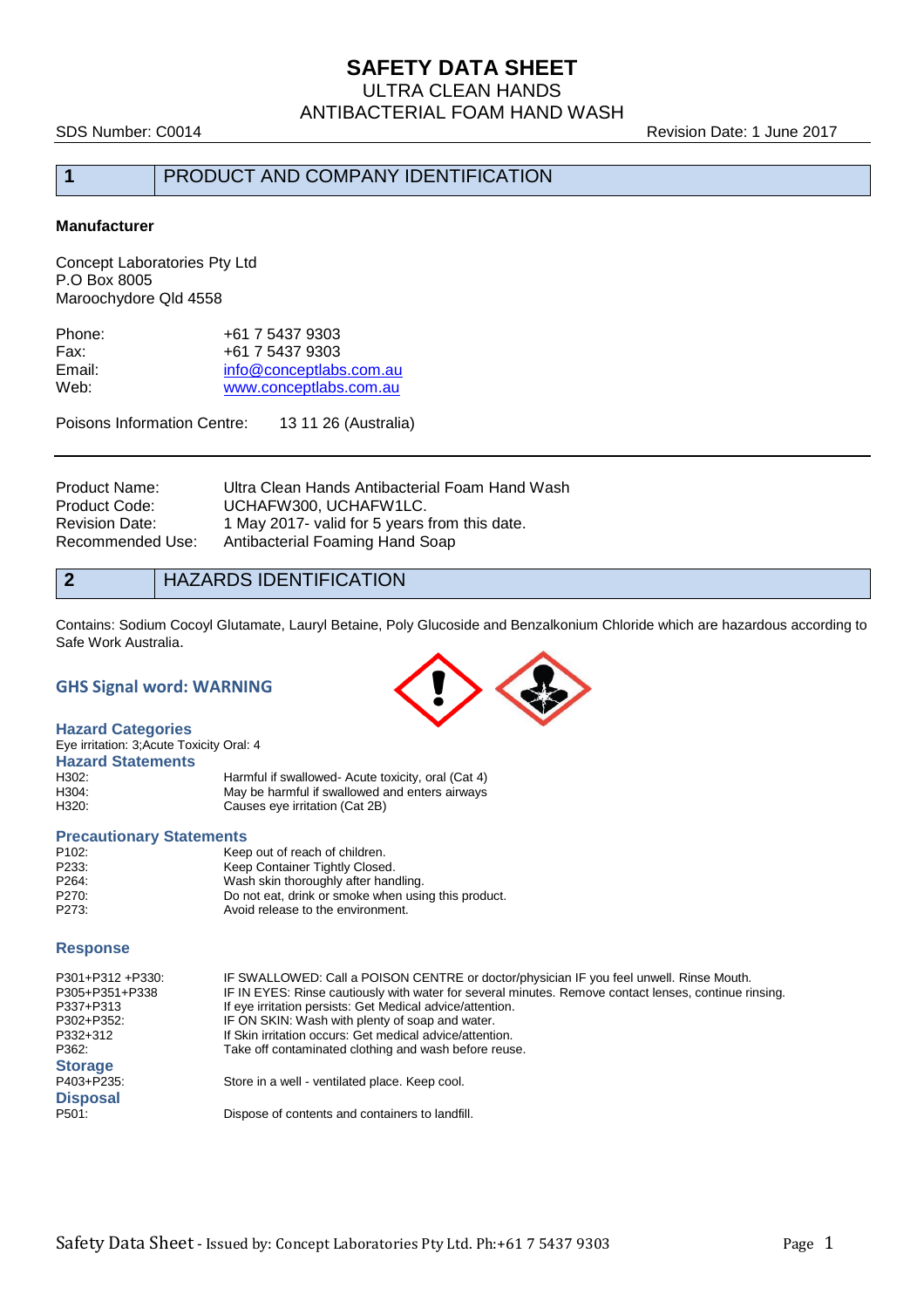# **SAFETY DATA SHEET**

ULTRA CLEAN HANDS ANTIBACTERIAL FOAM HAND WASH

#### SDS Number: C0014 **Revision Date: 1 June 2017**

| $\mathbf{3}$                                                                                                                                                                                                                       | <b>COMPOSITION/INFORMATION ON INGREDIENTS</b>                                                                                                                                                                                                                                                           |                                                                                                                                                                                                                                                                                                                                                                                                                                                                                                                                              |
|------------------------------------------------------------------------------------------------------------------------------------------------------------------------------------------------------------------------------------|---------------------------------------------------------------------------------------------------------------------------------------------------------------------------------------------------------------------------------------------------------------------------------------------------------|----------------------------------------------------------------------------------------------------------------------------------------------------------------------------------------------------------------------------------------------------------------------------------------------------------------------------------------------------------------------------------------------------------------------------------------------------------------------------------------------------------------------------------------------|
| Ingredients:<br>Sodium Cocoyl Glutamate<br>Lauryl Betaine<br>Poly Glucoside<br>Glycerin<br>Benzalkonium Chloride<br>Propylene Glycol<br>Diazolidinyl Urea<br>Iodopropynl Butyl Carbamate<br>Excipients:<br>$\overline{\mathbf{4}}$ | CAS#<br>68187-32-6<br>683-10-3<br>110615-47-9<br>$56 - 81 - 5$<br>8001-54-5<br>$57 - 55 - 6$<br>78491-02-8<br>855406-53-6<br><b>FIRST AID MEASURES</b>                                                                                                                                                  | CONC%<br>1-10%<br>$1 - 10%$<br>$1 - 10%$<br>1-10%<br>$< 1\%$<br>$< 1\%$<br>$< 1\%$<br>$< 1\%$<br>To 100%                                                                                                                                                                                                                                                                                                                                                                                                                                     |
| Inhalation:<br><b>Skin Contact:</b><br><b>Eye Contact:</b><br>Ingestion:<br><b>Additional info:</b>                                                                                                                                | medical attention.<br>Immediately flush eyes with large amounts of water for at least 15 minutes, lifting<br>eyelids occasionally to facilitate irrigation. Seek medical attention<br>DO NOT induce vomiting. For advice, contact Poisons Information Centre: 13 11 26.<br>Treat according to symptoms. | Not normally required, if so, remove the affected victim from exposure. Keep at rest. Seek<br>Not normally required, if so, rinse skin or shower with water. Seek medical attention for skin irritations                                                                                                                                                                                                                                                                                                                                     |
| $5\phantom{1}$                                                                                                                                                                                                                     | <b>FIRE FIGHTING MEASURES</b>                                                                                                                                                                                                                                                                           |                                                                                                                                                                                                                                                                                                                                                                                                                                                                                                                                              |
|                                                                                                                                                                                                                                    | firefighters with this Material Safety Data Sheet. Prevent extinguishing media from escaping to drains and waterways.                                                                                                                                                                                   | Shut off product that may 'fuel' a fire if safe to do so. Allow trained personnel to attend a fire in progress, providing                                                                                                                                                                                                                                                                                                                                                                                                                    |
| <b>Extinguishing Media:</b><br><b>Hazardous</b><br><b>Decomposition</b><br><b>Products:</b>                                                                                                                                        | Dry powder, Foam, Carbon Dioxide, Water.<br>Toxic and/or irritating fumes, carbon monoxide (CO), aldehydes, ketones, acids<br>and carbon dioxide (CO <sub>2</sub> ) may be emitted.<br>Wear self-contained breathing apparatus (SCBA) and complete protective clothing.                                 |                                                                                                                                                                                                                                                                                                                                                                                                                                                                                                                                              |
| $6\phantom{1}6$                                                                                                                                                                                                                    | <b>ACCIDENTAL RELEASE MEASURES</b>                                                                                                                                                                                                                                                                      |                                                                                                                                                                                                                                                                                                                                                                                                                                                                                                                                              |
| <b>Emergency</b><br><b>Procedure:</b>                                                                                                                                                                                              |                                                                                                                                                                                                                                                                                                         | Wear suitable protective equipment for any clean up of large spills. Contain with absorbent material.                                                                                                                                                                                                                                                                                                                                                                                                                                        |
| Spills/Clean up:                                                                                                                                                                                                                   | amounts of cold water.                                                                                                                                                                                                                                                                                  | This product is sold in small packages therefore the accidental release is not usually cause for concern.<br>Personal protective equipment should be worn when cleaning up spills. Restrict access to area until<br>completion of cleanup. Stop leak if safe to do so. Contain spill with absorbent material, such as;<br>towelling, sand, vermiculite or another inert material. Prevent spill entering sewers or waterways. Collect<br>and dispose of spilled material according to local regulations. Wash away any remnants with copious |
| $\overline{7}$                                                                                                                                                                                                                     | <b>HANDLING AND STORAGE</b>                                                                                                                                                                                                                                                                             |                                                                                                                                                                                                                                                                                                                                                                                                                                                                                                                                              |
| <b>Handling Precautions:</b>                                                                                                                                                                                                       | Contact Concept Laboratories Pty Ltd sales representative for advice when using this<br>Product for any other application other than outlined on the label or technical bulletin.<br>product in original container.                                                                                     | Any non-intended or non-authorized use of this product may result in personal injury or damage to equipment. Store                                                                                                                                                                                                                                                                                                                                                                                                                           |
| <b>Handling &amp; Storage</b><br>Incompatible materials:                                                                                                                                                                           | Store in cool, dry, well-ventilated area. Store below 30 °C<br>Do not expose containers to open flame, incompatible materials, excessive heat, or direct<br>Sunlight. Keep container tightly sealed.<br>Handle with care.<br>Not Available                                                              |                                                                                                                                                                                                                                                                                                                                                                                                                                                                                                                                              |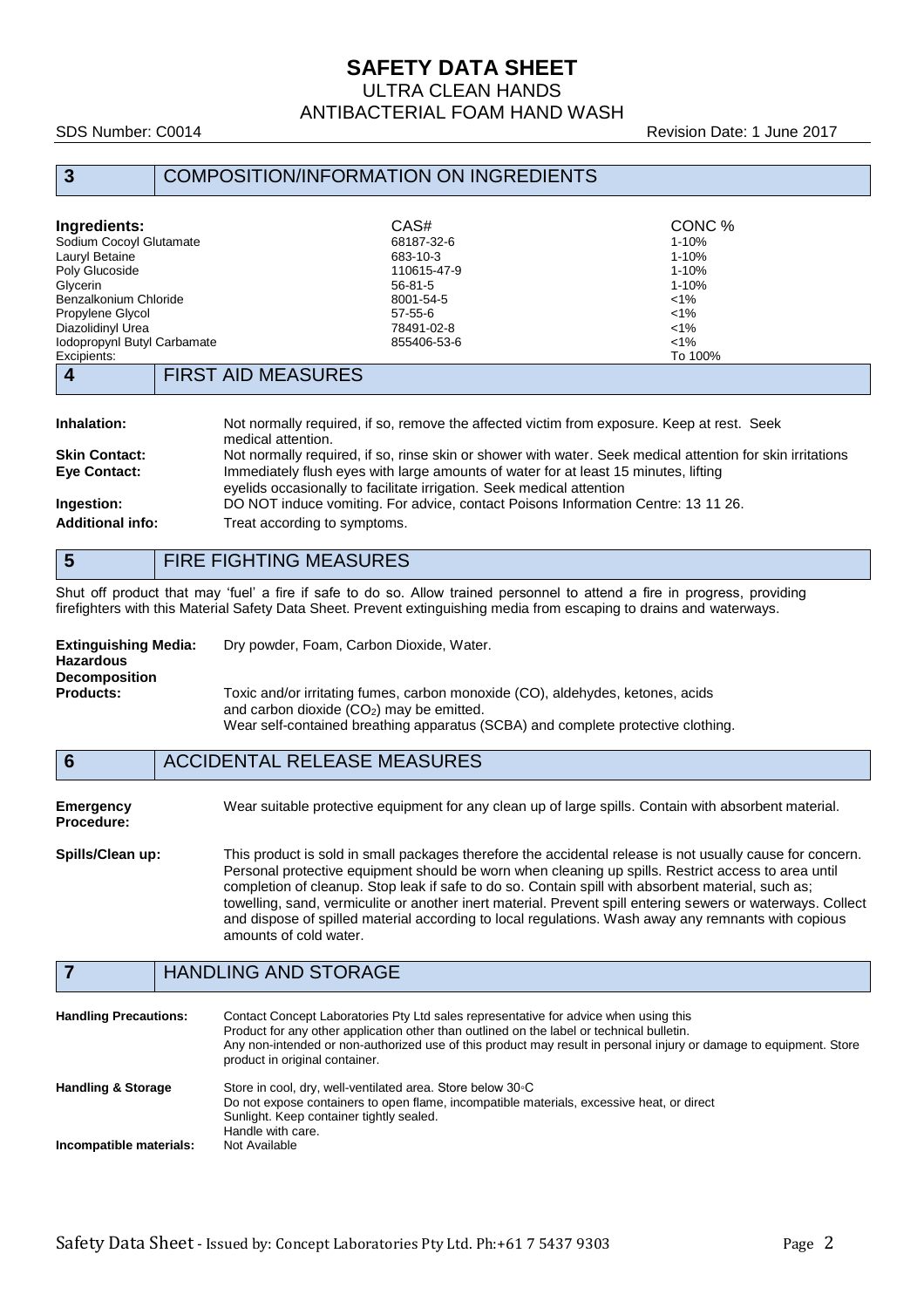### **SAFETY DATA SHEET** ULTRA CLEAN HANDS ANTIBACTERIAL FOAM HAND WASH

SDS Number: C0014 Revision Date: 1 June 2017

### **8** EXPOSURE CONTROL/PERSONAL PROTECTION

#### **Engineering Controls: Ventilation**.

Use in a well-ventilated area.

**Personal Protective** Eye/face protection- not required under normal circumstances.<br> **Equipment:** Should a splash risk exist, safety glasses or chemical resistant Should a splash risk exist, safety glasses or chemical resistant goggles should be worn to prevent eye contact. Skin protection- not required under normal circumstances, if required use nitrile or neoprene gloves. Respiratory protection- not required under normal circumstances

## **9** PHYSICAL AND CHEMICAL PROPERTIES

| <b>Physical State:</b><br>Liquid<br>Clear<br>Appearance:<br><b>Water Solubility:</b><br>Miscible | Colour:<br>Colourless<br>Boiling Point (∘C):<br>100<br><b>Spec. Gravity</b> (Water=1): 1<br>Not Available<br><b>Flash Point:</b> |  |
|--------------------------------------------------------------------------------------------------|----------------------------------------------------------------------------------------------------------------------------------|--|
|--------------------------------------------------------------------------------------------------|----------------------------------------------------------------------------------------------------------------------------------|--|

## **10** STABILITY AND REACTIVITY

| <b>Chemical Stability:</b>  | Product is stable under normal ambient conditions.                                       |
|-----------------------------|------------------------------------------------------------------------------------------|
| <b>Conditions to Avoid:</b> | Avoid heat, sparks, high temperatures (store below 30°C) and direct sunlight.            |
|                             | Protect against physical damage.                                                         |
| <b>Material to Avoid:</b>   | Strong oxidizing agents.                                                                 |
| <b>Hazardous</b>            |                                                                                          |
| <b>Decomposition:</b>       | Burning can produce carbon dioxide and possible toxic chemicals such as carbon monoxide. |
|                             | Hazardous Reactions: Oxidizing agents, mineral acids, halogenated organic compounds      |

**11** TOXOLOGICAL INFORMATION

#### **HEALTH EFFECTS**

| Inhaled:                | Inhalation of vapours is an unlikely cause of exposure.                                                                                                                                                                                                                                                               |
|-------------------------|-----------------------------------------------------------------------------------------------------------------------------------------------------------------------------------------------------------------------------------------------------------------------------------------------------------------------|
| Ingestion:              | Accidental ingestion of the material may be damaging to the health of the individual.                                                                                                                                                                                                                                 |
| <b>Skin</b><br>contact: | There is some evidence to suggest that the material may cause moderate inflammation of the skin following direct<br>contact or after a delay of some time. Repeated exposure can cause contact dermatitis which is characterized by<br>redness, swelling and blistering.                                              |
| Eye                     | There is some evidence that material may produce eye irritation in some persons and produce eye damage 24 hours<br>or more after installation. Severe inflammation may be expected with pain.                                                                                                                         |
| TOXICITY DATA           | No data available for product, however for Ingredients:<br>LD50 Oral (rat) 250mg/kg (Benzalkonium Chloride)<br><b>Acute toxicity</b><br>Skin corrosion/irritation- Skin-rabbit- Moderate irritation (Benzalkonium Chloride).<br>Serious eye damage/irritation- Eye rabbit - Severe Irritation (Benzalkonium Chloride) |

12 ECOLOGICAL INFORMATION

**Eco Toxicity:** Avoid contaminating waterways

# **13** DISPOSAL CONSIDERATIONS

**Disposal Method: P501:** Refer to State/Territory Land Waste Management Authority. Dispose of the product after use into sewer, do not dispose into stormwater or waterways.